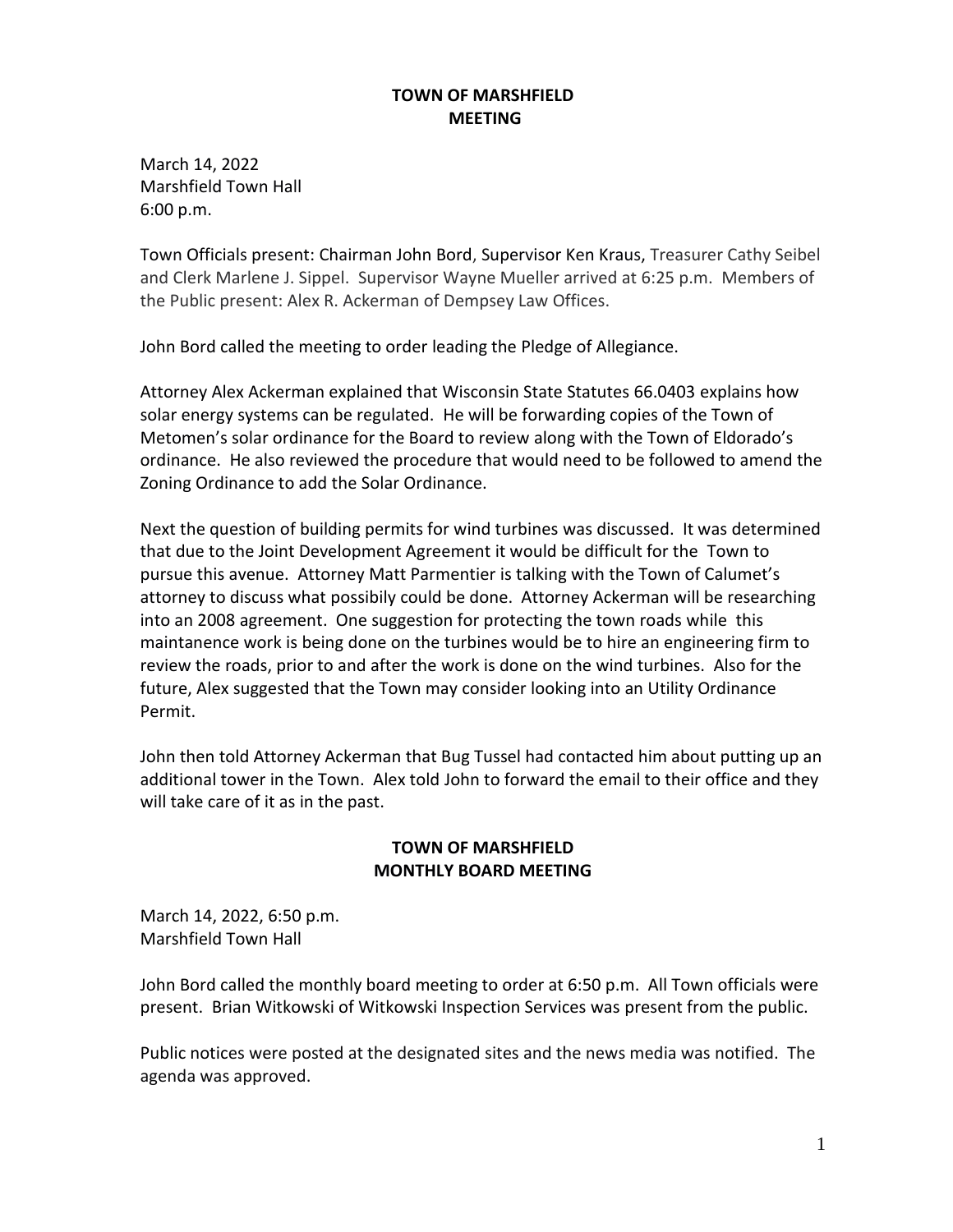**Consent Agenda** (Items on the Consent Agenda are routine in nature and require one motion to approve all items listed. Prior to voting on the Consent Agenda, items on the Consent Agenda may be removed at the request of any Supervisor and addressed immediately following the motion to approve the other items on the Consent Agenda)

1. Approve Minutes of the February 14, 2022 Town Board Meeting

 2. Approve Treasurer's Report – February 28, 2022—The Treasurer's report showed the following balances ending February 28, 2022:

| <b>Checking Account:</b>     | 84,548.49    |
|------------------------------|--------------|
| <b>Money Market Account:</b> | \$149,496.69 |
| <b>Building Fund:</b>        | 5,596.26     |
| <b>Equipment Fund:</b><br>S. | 196.66       |
| Road Fund:                   | 83,624.02    |
| <b>ARPA Fund:</b>            | 60,079.75    |
| (American Rescue Plan Act)   |              |

Motion Kraus, second Mueller to approve Consent Agenda. Motion carried.

#### **Approve Items Removed from Consent Agenda:** None

#### **Specific Matters for Discussion and/or Possible Action by Town Board:**

1. South Shore Lane—Attorney Matt Parmentier hired a surveyor. Hopefully the surveying should be completed prior to the April monthly meeting.

2. Internet Domain, Phone System and Interface upgrade

 Contract proposal with Clay Schultz—Clay is working with Spectrum in getting them the required information needed to set up the firewall. The contract proposal is not completed yet.

3. WTA District Meeting – April  $1^{st}$  and  $2^{nd}$  John, Ken and Marlene will be going the 1<sup>st</sup> and Wayne on the 2<sup>nd</sup>. Cathy will be doing it virtually on March 28<sup>th</sup>.

4. Resolution of support to change the East Central Wisconsin Regional Planning Commission's Board Composition and amending the Articles of Organization and the Bylaws. Resolution No. 2022-001—Amending the Articles of Organization and the By-Laws of East Central Wisconsin Regional Planning Commission. Motion Kraus, second Mueller to approve Resolution No. 2022-001. Motion carried

5. Brian Witkowski – Witkowski Inspection Agency LLC – contract renewal Motion Kraus, second Mueller to approve the building inspector contract with Witkowski Inspection Agency LLC for the period commencing March 1, 2022 through February 28, 2024. Motion carried.

6. Culvert crossing Fire #1031 (John Gierach, W1027 Cty CCC)—John reviewed with the Board , the work that was done on the culvert in 2020. John is waiting for additional figures to come in on the cost of a culvert. A decision will be made at the April meeting.

7. Solar Ordinance—Will wait for the information to come from the Attorney so the Board can review the other townships' ordinances.